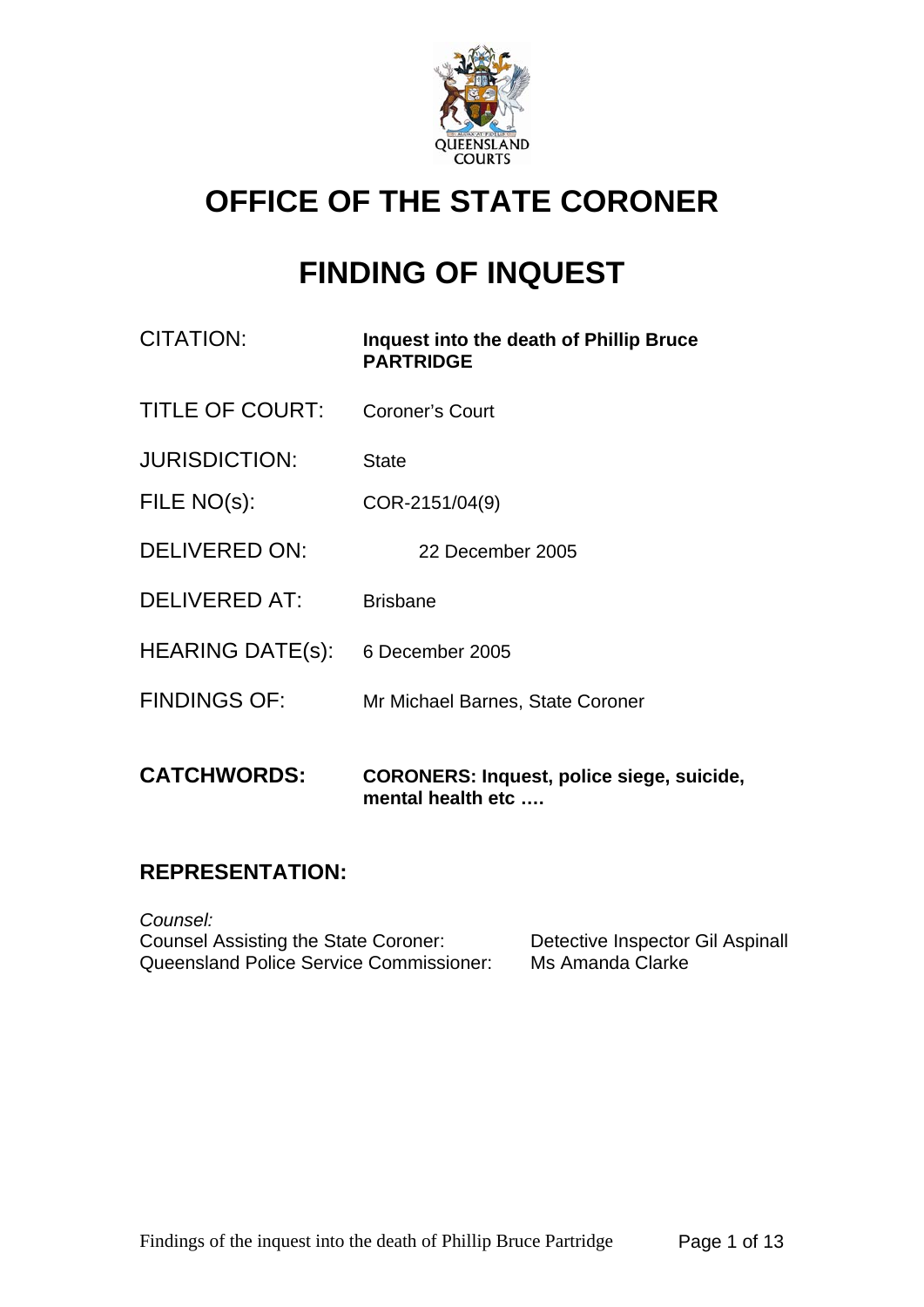The *Coroners Act 2003* provides in s45 that when an inquest is held into a death in custody, the coroner's written findings must be given to the family of the person who died, each of the persons or organizations granted leave to appear at the inquest and to various specified officials with responsibility for the justice system. These are my findings in relation to the death of Phillip Bruce Partridge. They will be distributed in accordance with the requirements of the Act.

## *Introduction*

Phillip Bruce Partridge was 37 years of age when he was involved in a siege with police officers at his home at Lot 85 Boonah-Rathdowney Road, Boonah for approximately 36 hours until its conclusion on Wednesday 1 September 2004. When police finally entered Phillip's premises, he was found dead with stab wounds to his abdomen.

These findings seek to explain how that occurred.

## *The Coroner's jurisdiction*

Before turning to the evidence, I will say something about the nature of the coronial jurisdiction.

## **The basis of the jurisdiction**

Because when he died, Mr Partridge was trying to avoid being put into custody by the police, his death was a "*death in custody*" within the terms of the Act and so it was reported to the State Coroner for investigation and inquest.<sup>[2](#page-1-1)</sup>

## **The scope of the Coroner's inquiry and findings**

A coroner has jurisdiction to inquire into the cause and the circumstances of a reportable death. If possible, he/she is required to find:-

- whether the death in fact happened
- the identity of the deceased:
- when, where and how the death occurred; and
- what caused the person to die.

There has been considerable litigation concerning the extent of a coroner's jurisdiction to inquire into the circumstances of a death. The authorities clearly establish that the scope of an inquest goes beyond merely establishing the medical cause of death but as there is no contention around that issue in this case I need not seek to examine those authorities here with a view to settling that question. I will, however, say something about the general nature of inquests.

 $\frac{1}{1}$ See s10

<span id="page-1-1"></span><span id="page-1-0"></span><sup>2</sup> s8(3) defines "*reportable death*" to include deaths in custody and s7(2) requires that such deaths be reported to the state corners or deputy state coroner. S27 requires an inquest be held in relation to all deaths in custody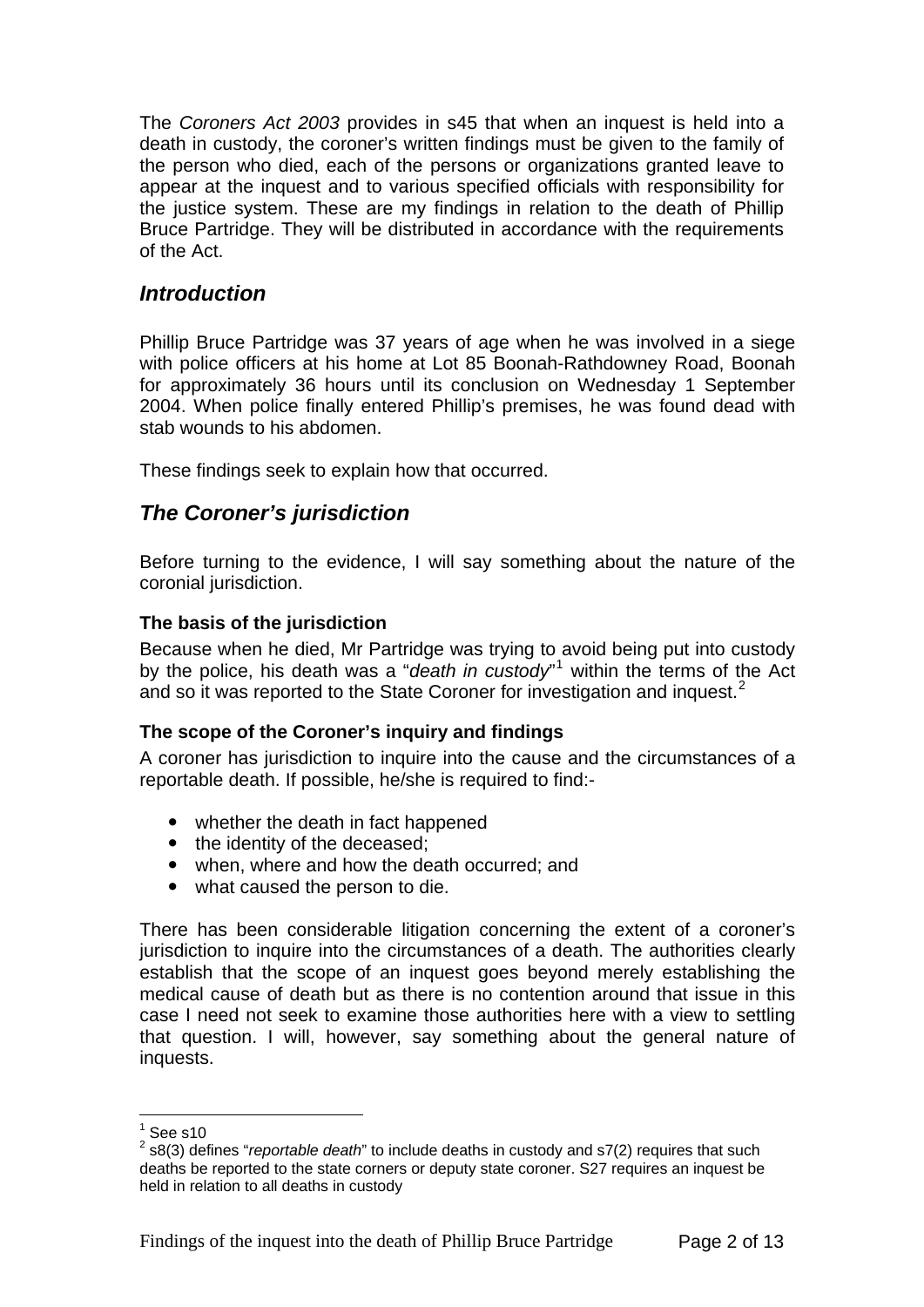An inquest is not a trial between opposing parties but an inquiry into the death. In a leading English case it was described in this way:-

*It is an inquisitorial process, a process of investigation quite unlike a criminal trial where the prosecutor accuses and the accused defends… The function of an inquest is to seek out and record as many of the facts concerning the death as the public interest requires.* [3](#page-2-0)

The focus is on discovering what happened, not on ascribing guilt, attributing blame or apportioning liability. The purpose is to inform the family and the public of how the death occurred with a view to reducing the likelihood of similar deaths. As a result, the Act authorises a coroner to make preventive recommendations concerning public health or safety, the administration of justice or ways to prevent deaths from happening in similar circumstances in future<sup>[4](#page-2-1)</sup>. However, a coroner must not include in the findings or any comments or recommendations statements that a person is or maybe guilty of an offence or civilly liable for something.<sup>[5](#page-2-2)</sup>

#### **The admissibility of evidence and the standard of proof**

Proceedings in a coroner's court are not bound by the rules of evidence because s37 of the Act provides that the court "*may inform itself in any way it considers appropriate".* That doesn't mean that any and every piece of information, however unreliable, will be admitted into evidence and acted upon. However, it does give a coroner greater scope to receive information that may not be admissible in other proceedings and to have regard to its provenance when determining what weight should be given to the information.

This flexibility has been explained as a consequence of an inquest being a factfinding exercise rather than a means of apportioning guilt: an inquiry rather than a trial. $6$ 

A coroner should apply the civil standard of proof, namely the balance of probabilities, but the approach referred to as the *Brigenshaw* sliding scale is applicable.<sup>[7](#page-2-4)</sup> This means that the more significant the issue to be determined, the more serious an allegation or the more inherently unlikely an occurrence, the clearer and more persuasive the evidence needed for the trier of fact to be sufficiently satisfied that it has been proven to the civil standard. $8$ 

It is also clear that a coroner is obliged to comply with the rules of natural justice and to act judicially. $9$  This means that no findings adverse to the interest of any party may be made without that party first being given a right to

1

<span id="page-2-0"></span><sup>3</sup> *R v South London Coroner; ex parte Thompson* (1982) 126 S.J. 625 4

<span id="page-2-1"></span> $4$  s46

 $<sup>5</sup>$  s45(5) and 46(3)</sup>

<span id="page-2-3"></span><span id="page-2-2"></span><sup>&</sup>lt;sup>6</sup> *R v South London Coroner; ex parte Thompson* per Lord Lane CJ, (1982) 126 S.J. 625<br><sup>7</sup> Anderson v Blashki [1993] 2 VR 89 at 96 per Gobbo J

<span id="page-2-5"></span><span id="page-2-4"></span><sup>8</sup> Briginshaw v Briginshaw (1938) 60 CLR 336 at 361 per Sir Owen Dixon J

<span id="page-2-6"></span><sup>&</sup>lt;sup>9</sup> Harmsworth v State Coroner [1989] VR 989 at 994 and see a useful discussion of the issue in Freckelton I., "Inquest Law" in *The inquest handbook*, Selby H., Federation Press, 1998 at 13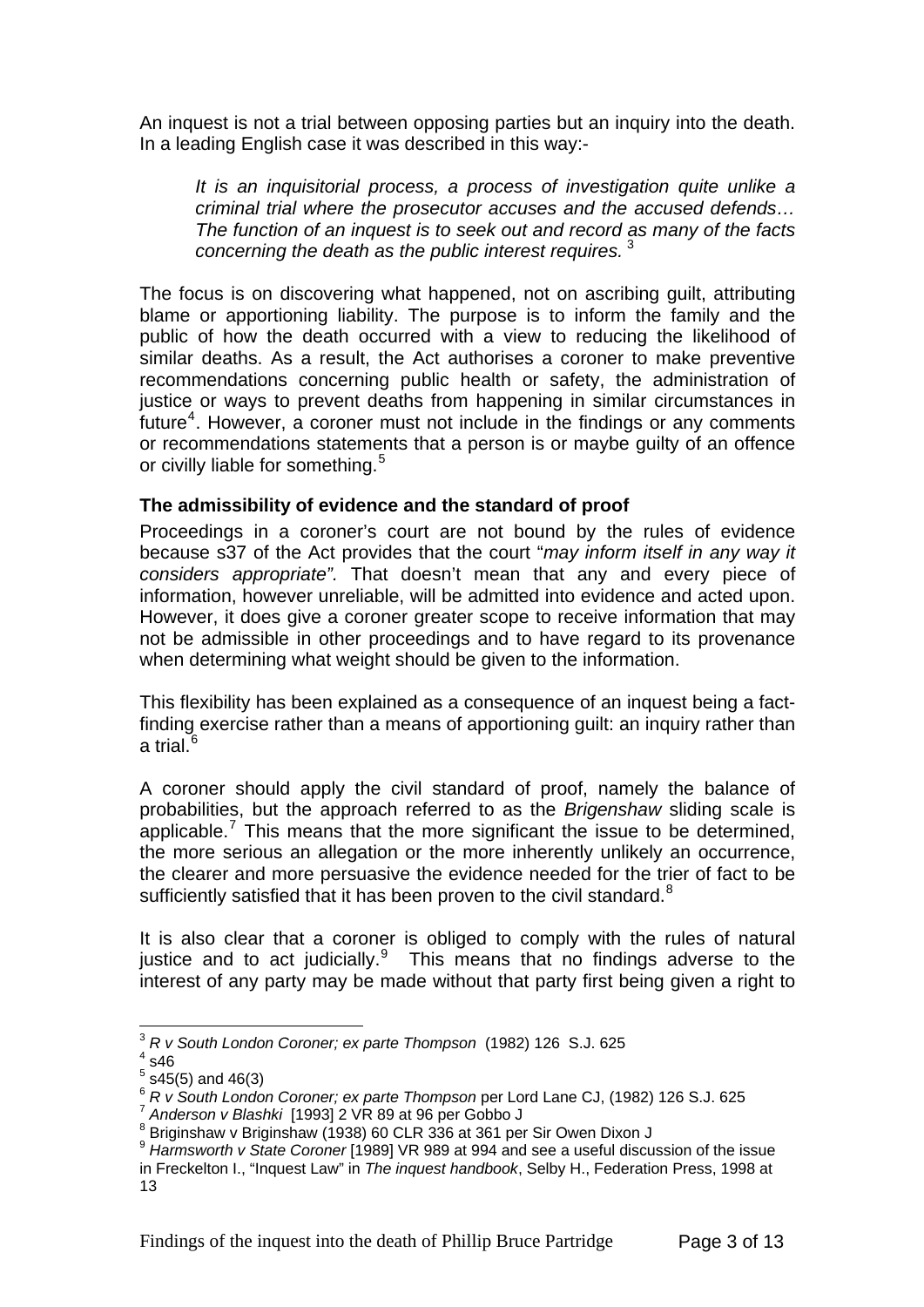be heard in opposition to that finding. As *Annetts v McCann[10](#page-3-0)* makes clear that includes being given an opportunity to make submissions against findings that might be damaging to the reputation of any individual or organisation.

## *The investigation*

Once the paramedics who attended the scene established that Mr Partridge was dead, Inspector Brett Schafferius was directed to conduct a "death in custody" coronial investigation. This investigation was overviewed by the Ethical Standards Command, of the Queensland Police Service (QPS). The Crime and Misconduct Commission also overviewed the investigation into Mr Partridge's death.

The scene was photographed and forensically examined. All relevant witnesses were interviewed and statements obtained. On 2 September 2004, an autopsy was conducted by Dr Guy Lampe, a Forensic Pathologist from the John Tonge Centre.

I am satisfied that the investigation was competent and thorough.

## *The Inquest*

An inquest was held in Brisbane on 6 December 2005. Detective Inspector Aspinall was appointed to assist me. Leave to appear was granted to the Commissioner of the Queensland Police Service. Mr Partridge's family advised through their solicitors that they did not wish to attend and had no matters they wished raised at the inquest. A copy of the evidence and the proposed submissions were provided to the solicitor representing the family prior to the inquest

All of the statements, records of interview, medical records and photographs were tendered.

I determined that the evidence contained in them was sufficient to enable me to make the findings required by the Act and that there was no other purpose which would warrant any witnesses being called to give oral evidence. The family indicated that they did not wish to challenge or examine any of the witnesses' versions as contained in the documents which had been tendered.

## *The evidence*

I turn now to the evidence. Of course I cannot even summarise all of the information contained in the exhibits but I consider it appropriate to record in these reasons the evidence I believe is necessary to understand the findings I have made.

## **Background**

The deceased's family consisted of his brother, Andrew James Partridge, his mother, Helen Phyllis Partridge and his father, Bruce James Partridge. The

<span id="page-3-0"></span><sup>1</sup> 10 (1990) 65 ALJR 167 at 168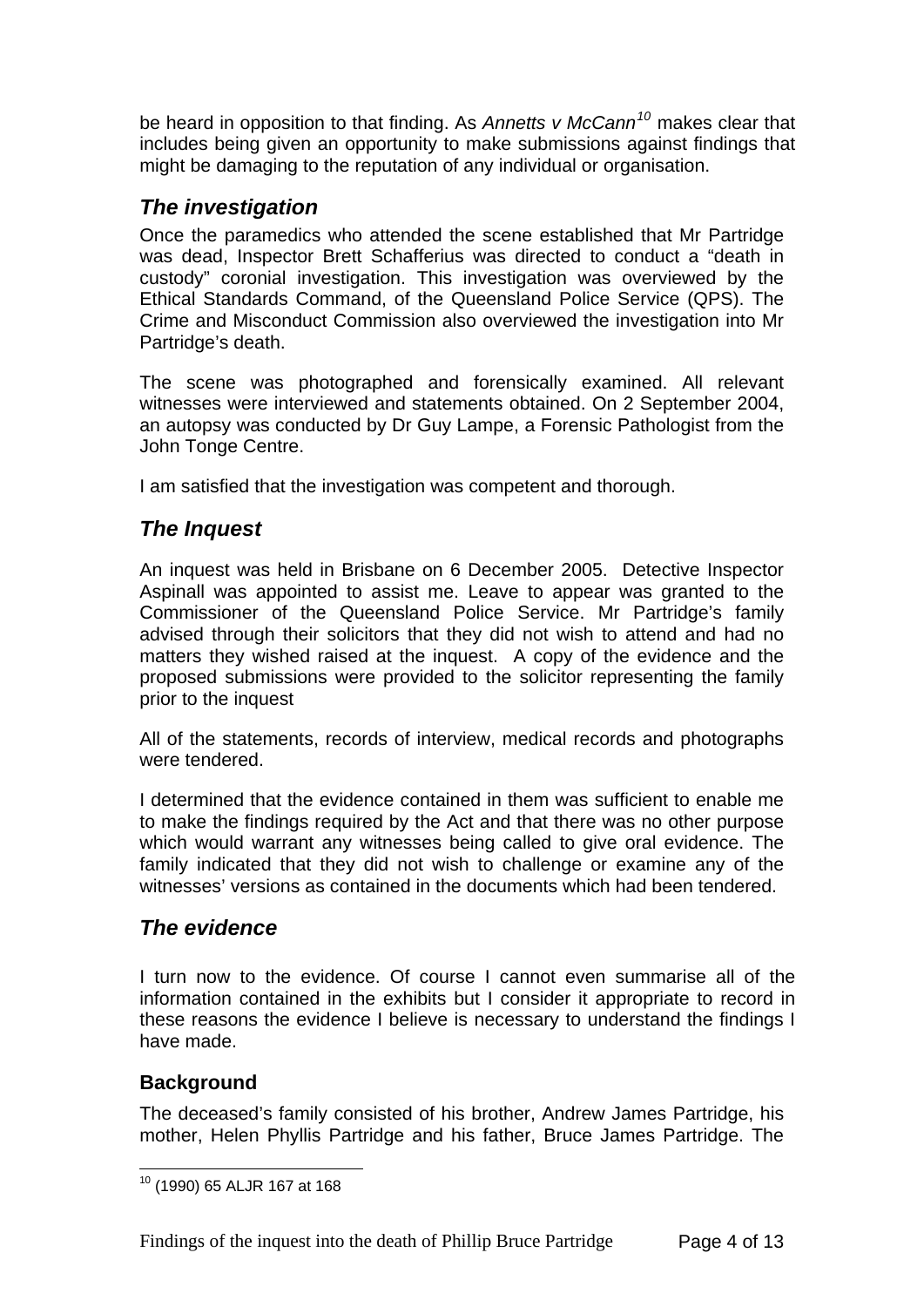deceased's father Bruce Partridge died on 22 January 2000 at the Ipswich Hospital. Prior to his death, Bruce Partridge resided with Phillip at the Boonah property

After his father's death, Phillip continued to live at the property and would divide his time between the property and his mother's address on the Gold Coast.

According to his family, Phillip began acting strangely after his father's death in 2000. In September 2001, he suffered a psychotic episode and was detained under the provisions of the Mental Health Act. He remained in a mental health facility until 6 December 2001. While there the deceased was prescribed Zyprexa and he apparently continued taking this medication until mid January 2002. According to his brother Andrew, the deceased cut back using his medication gradually and then totally stopped taking it. Phillip indicated to his brother that the medication made him drowsy and he could not do the things he enjoyed.

In August 2004, Phillip attended the Gold Coast as was usual. Andrew indicates that Phillip was behaving strangely. Examples of this were that when Andrew would speak to the deceased it would take him 30 seconds to respond and on one occasion when they went for a drive, Phillip was laughing to himself. It appeared to Andrew that the deceased was in a 'world of his own'. One night, Andrew found Phillip sitting in the kitchen/dining area in the dark staring at a blank wall. When asked if he was all right, Phillip indicated that he was.

The deceased's mother and Andrew attempted to get Phillip to again take his medication, however he declined to comply.

On 20<sup>th</sup> August 2004, Helen Partridge contacted local police and requested they attend Phillip's residence for the purpose of checking on his welfare. Upon attending Phillip's property at Boonah, Senior Constable Kirkham explained the purpose of police visiting and Phillip indicated that he was camping away from home to sort out some problems he was having. He indicated however that everything was now 'fine'. He also indicated that he had been having problems sleeping, however he had taken some sleeping tablets and was now resting better.

Phillip was informed that his mother had attended and left a mobile phone and food for the deceased. He was advised that his mother loved him and was worried because she had not heard from him. Phillip indicated that his mother was 'great' and that 'she looked out for him'.

Phillip advised that he did not feel like hurting himself, and that catching up on some sleep had made the world of difference to him.

Phillip's bedroom was observed to be neat and tidy. Several hunting knives, camping equipment and rock-climbing equipment were observed in the residence.

Senior Constable Kirkham advised that Phillip appeared at ease and did not display signs of instability or suicidal tendencies. He left and telephoned Phillips's mother Helen to advise her of what had occurred. Helen indicated that Phillip had telephoned her and everything was now "fine".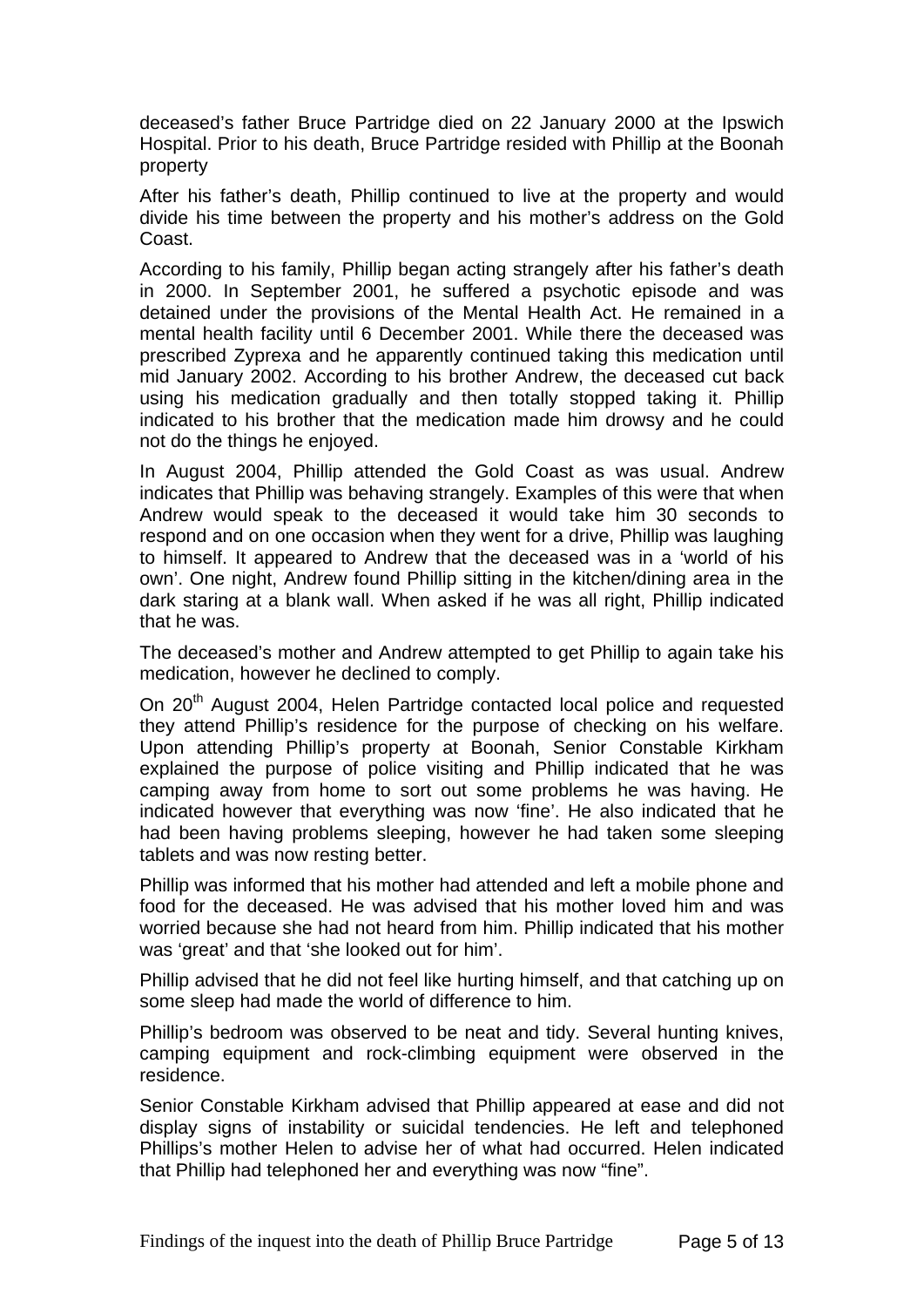## **The events of Sunday 29 August 2004**

On Sunday 29<sup>th</sup> August 2004, Phillip was supposed to telephone his mother, however he did not. As a result, at 8.00am on Tuesday 31<sup>st</sup> August 2004, the deceased's brother Andrew and their mother Helen travelled to Phillip's residence at Boonah.

The front gate was locked so Andrew jumped over the fence and walked up to the house. Andrew called out to Phillip to let him know that he was there. Phillip came out of the house and met Andrew and asked him what he was doing there.

Andrew informed Phillip that they were there to visit him. Andrew also mentioned that their mother had left messages for him. Phillip appeared shocked and asked in surprise if their mother was with Andrew.

Andrew asked Phillip to get the keys so that he could let them drive the car up to the house. Phillip then suggested they did not just go home as everything was all right.

Andrew advised that he and their mother had travelled to the property from the Gold Coast and they really wanted to see him. Phillip then went to look for the keys. Andrew went to go into the house and at this time Phillip turned around and told Andrew not to go inside. Phillip located a set of keys and gave them to Andrew.

Andrew saw that Phillip's television was on the "burn pile" and that it had been smashed. He also saw two fridges had been taken out of the residence, and it appeared to him, that they were to also go onto the burn pile. He also saw the Phillip's Harley Davidson motorcycle outside.

Andrew asked Phillip to let them in, however Phillip was not responding to this. Andrew coaxed Phillip to follow him, which he did but Phillip kept telling him to go home. When they reached the front of the house, Phillip stopped and was insistent that Andrew tell their mother that everything was fine and that they were to go home.

By this time, Andrew had asked Phillip 4 or 5 times to let them in, and he thought that the safest thing to do was to head back to his mother's location. Andrew was aware that Phillip suffered from a mental illness and believed he was back in a destructive cycle.

Andrew and his mother decided that they would have to get Phillip to hospital due to his condition. As a result, a decision was made to ring the Boonah Police to get assistance. Andrew spoke to Sergeant Peter Boyce, the Officer in Charge of Boonah Police Division, and advised him of the situation.

#### **Initial police attendance at residence**

A short time later Sergeant Boyce and Senior Constable Anthony O'Meara from Boonah Police attended the location. They were in police uniform and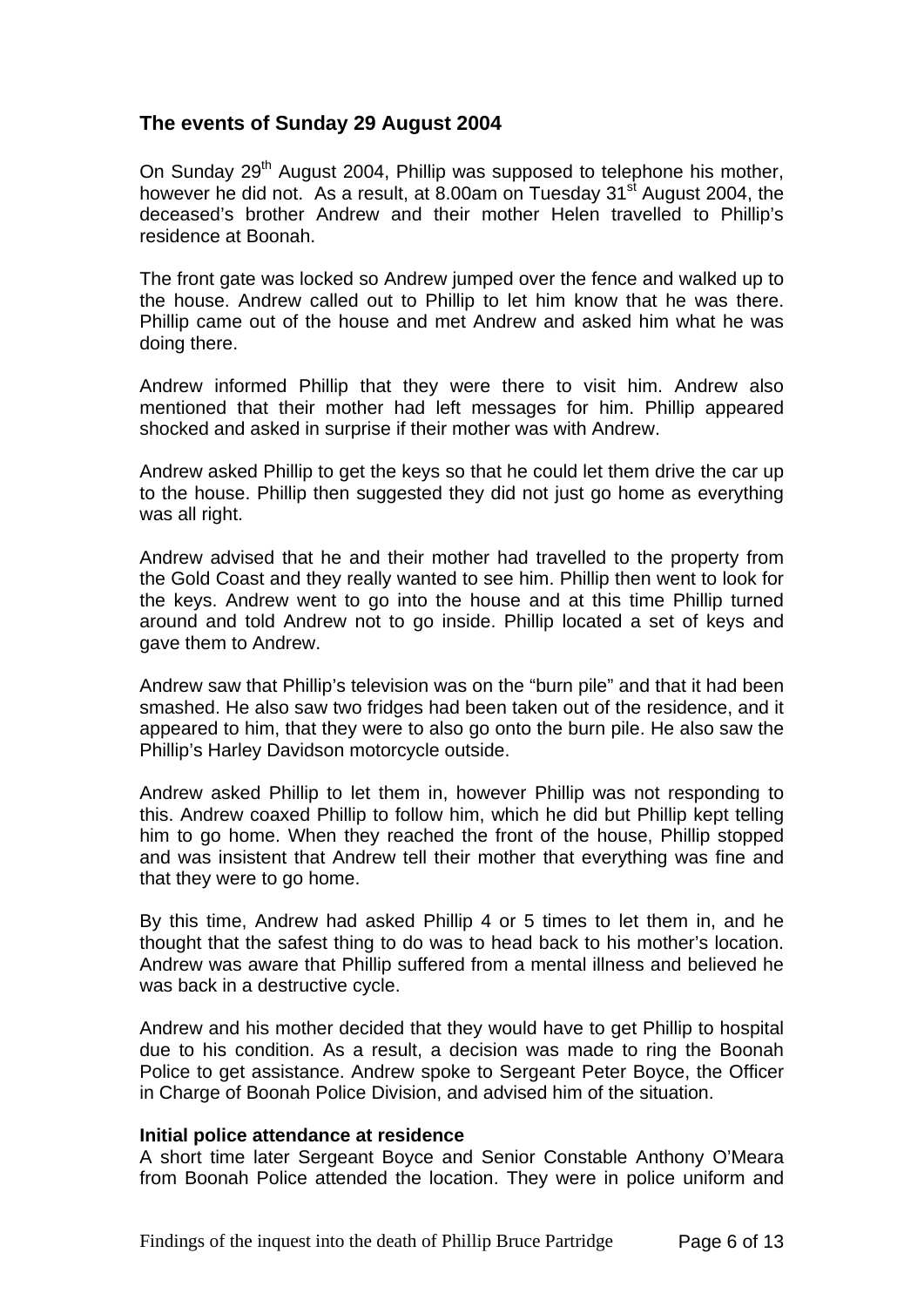driving a marked police car. The police vehicle travelled ahead of the Partridge's vehicle as they drove up the driveway and both parked near the residence.

For approximately 3 to 5 minutes, all were knocking on the door and calling out but getting no response. Phillip eventually answered from inside. Sergeant Boyce asked him to open the door. All four persons were near the front door. Sergeant Boyce and Helen Partridge were closest to the doorway.

Phillip unlocked the front door. Sergeant Boyce pushed the door open slightly and saw Phillip standing at the door. Sergeant Boyce said "It's Peter Boyce from the police here mate". He observed that Phillip was holding something, so Sergeant Boyce said "Put it down". Phillip refused. Sergeant Boyce said, "What have you got, hang on, he's got a crossbow". Phillip has then said "It's not". Boyce said, "What have you got in your hand mate". Phillip replied however, Boyce was distracted by Mrs Partridge, who was trying to gain entry to the house.

Sergeant Boyce pushed Mrs Partridge back and said "Out of the way mum". Sergeant Boyce again said, "Phil, just put it down thanks mate". Phillip replied, however Sergeant Boyce could not understand what he said. Sergeant Boyce said, "Put it down, I'm not here to hurt you, I'm here just to talk to you. We want to know if you're OK". At about this time Senior Constable O'Meara ushered Mrs Partridge and Andrew Partridge away, whilst Sergeant Boyce continued trying to engage Phillip in conversation.

After about a minute of conversation Sergeant Boyce asked Senior Constable O'Meara to request a Police Negotiator. Sergeant Boyce then attempted to continue his conversation with Phillip, however Phillip failed to respond. Sergeant Boyce asked Phillip to move around into the light so that he could see him and then told him he was going to push the door open further. Phillip did not respond to his conversation. Senior Constable O'Meara covered the front door with his firearm drawn whilst Sergeant Boyce pushed the door open. Senior Constable O'Meara was unable to see Phillip.

Sergeant Boyce then entered the residence and continued to try and engage Phillip in conversation

Sergeant Boyce kept asking questions of Phillip trying to locate him in the residence. Phillip did not answer or engage in any conversation. Sergeant Boyce requested Senior Constable O'Meara to have an ambulance attend the location. Sergeant Boyce asked Senior Constable O'Meara to obtain a torch because although it was daytime the curtains on the windows made it very difficult to see inside the house.

Sergeant Boyce then advised Phillip that other police would be coming to assist. Phillip responded and engaged in conversation. Sergeant Boyce identified that Phillip was in the northern side of the room that he was standing in. Phillip advised that he wasn't going to negotiate. Sergeant Boyce asked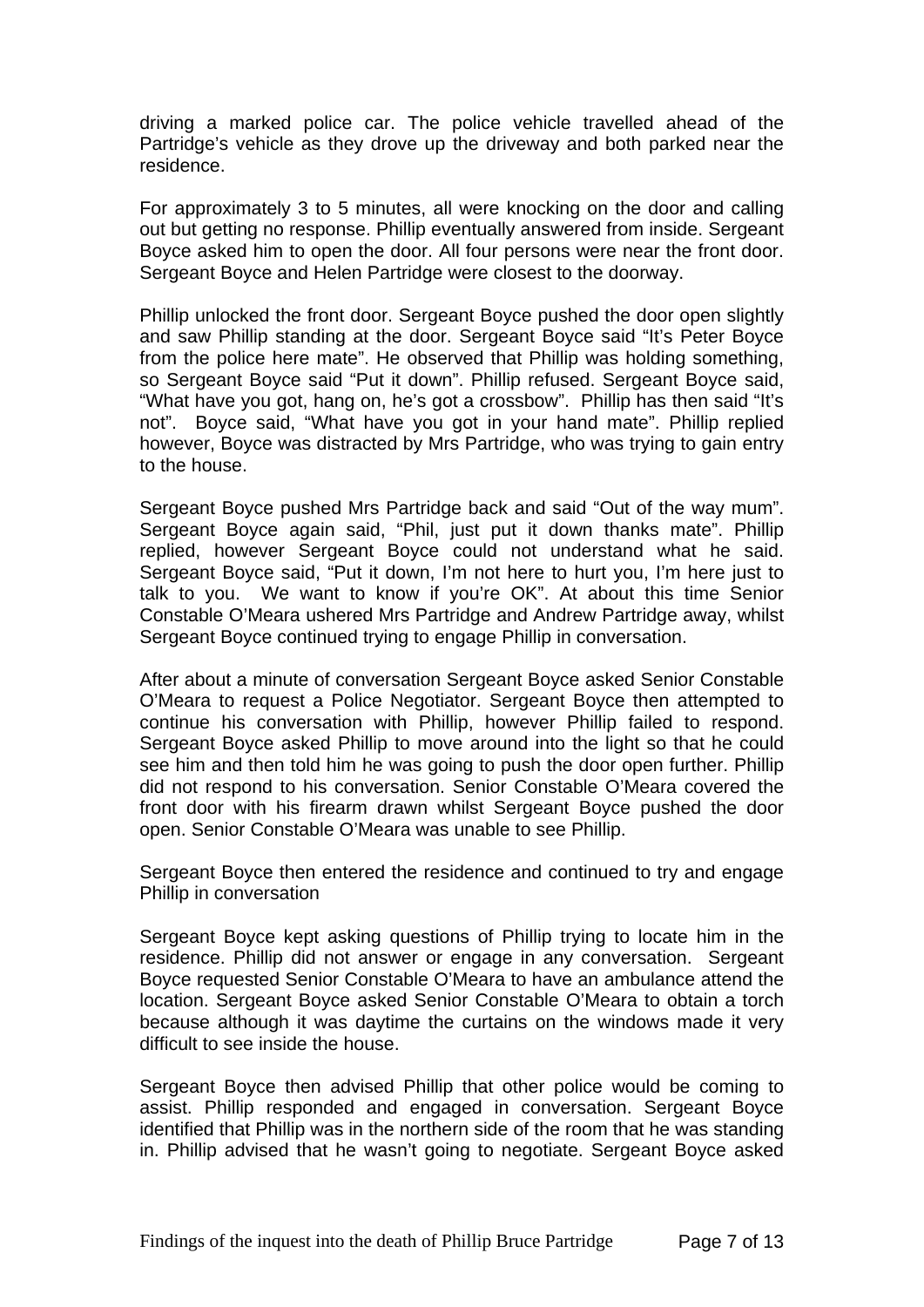him questions in relation to his television. Sergeant Boyce continued to engage Phillip in conversation and sensed that he was becoming agitated.

Sergeant Boyce changed the subject and asked Phillip how long he had lived at the location. Sergeant Boyce stated that it was a great location. When Sergeant Boyce said this, he heard the sound of moving bed springs. Sergeant Boyce focused on the doorway leading to the rear room at the rear north-western corner of the room he was standing in.

Phillip appeared standing side on with the crossbow raised in front of him. It appeared to Sergeant Boyce that Phillip was aiming the bow at him. Sergeant Boyce spontaneously turned and rushed away. He heard the front door close behind him as he left.

#### **Commencement of the siege situation**

The officers then advised Ipswich Police Communications Centre of the situation. Sergeant Boyce and Senior Constable O'Meara then moved back to the police vehicle and donned their bullet-proof vests with the view to containing Phillip in the premises until other police arrived on scene.

Sergeant Boyce and Senior Constable O'Meara continued to contain and secure Phillip in the premises and requested that the next police crew to arrive were to obtain the layout of the residence and any contact telephone numbers from the family. Sergeant Boyce also requested that Senior Constable Kirkham, who had previous dealings with Phillip, be contacted to ascertain any information that may be of assistance in the present situation. As additional police arrived, they were deployed to secure and contain Phillip in the premises.

A request was made for the Special Emergency Response Team (S.E.R.T.) to be placed on standby.

The incident was then conducted as a "siege situation". Police in charge of the scene considered the situation called for Phillip to be isolated and contained in the premises. Negotiators were then called in to endeavour to diffuse the situation. Police Negotiators and SERT arrived at the scene. The situation was evaluated and tactics were identified.

An *Emergency Situation* was declared pursuant to Section 5(3) of the *Public Safety Preservation Act* at 1.21 pm. The area of the Emergency existed at *"Lot 85 Boonah Rathdowney Road via Boonah 1 km radius of the Residence Dwelling House and airspace to 1 Km above the house".* The incident was identified as *"involving a weapon that may cause injury or distress to any person".*

At 2.38pm further attempts at negotiation commenced and continued over the duration of the siege situation.

From this time onwards until the conclusion of the siege, police utilised a number of tactics in an attempt to diffuse the situation including requesting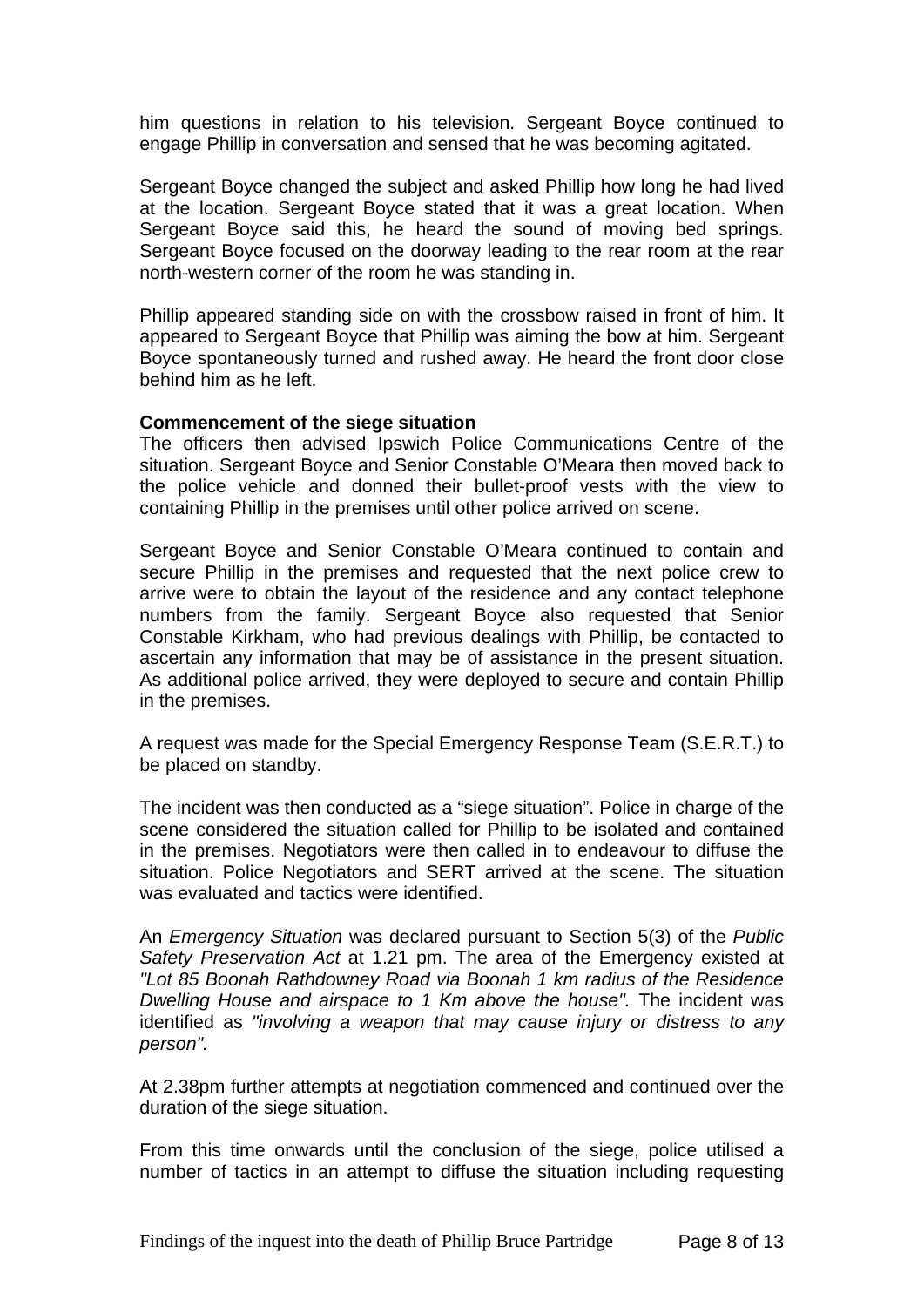psychiatrists to attend the scene with the view to assisting with the negotiation process; using a remote controlled 'echidna' to open a roller door to the premises and the playing of tape recordings of both Helen and Andrew Partridge via the loudspeaker system to Phillip.

Numerous attempts were made by both telephone and a loud-speaker system to contact Phillip. Information was received that Phillip was friendly with a neighbour, Mr. Richard Collier. Arrangements were then made to secure an audio-recorded message from this person to try to assist with diffusing the situation. None of these actions elicited an observable response from Phillip.

#### **Events of Wednesday 1 September 2004**

On the morning of Wednesday 1 September the Police Commanders on site reaffirmed the objective of the operation was to engage Phillip in conversation in order to negotiate a peaceful conclusion to the incident.

At 8.25am, Phillip came out of his residence and walked to the barbed wire fence, which was some 15 meters away from the residence. He was smoking a cigarette and wearing a sombrero with a hood. He then walked back into the house. It was unknown if he had any weapons concealed and the cloak. Phillip was then observed making minor repairs to the roller door.

At 11.00am, two mental health professionals from the Ipswich Mental Health facility, Dr. Drew Richardson and Ms Paula van Epenhuysen attended the scene and provided professional advice as to Phillip's mental state. It was confirmed that Phillip was suffering from schizophrenia.

At 12.00pm, Phillip exited the residence for two short periods of time, however did not move far enough to enable police to attempt to intercept him.

Doctor Richardson determined that as Phillip had previously been prescribed "Zyprexa" it was appropriate to provide this drug to him. It was thought that it may sedate and relax him. This issue and the consequences were discussed with the police and Phillip's family.

A strip of six (6) ten (10) milligram "Zyprexa" tablets were placed near the roller door entrance. A short time later, Phillip walked out of the roller door, picked up the medication, turned around and walked back inside the dwelling. Phillip did not acknowledge the presence of police at that time.

When back inside the residence, Phillip walked through the residence to the northern side of it and gave the 'thumbs up' sign to police.

Various attempts were made to again make contact with Phillip, however he did not respond.

At 5.25pm, an armoured police vehicle with the "karaoke device" drove around the residence and continued with attempts to gain acknowledgement from Phillip. This proved unsuccessful.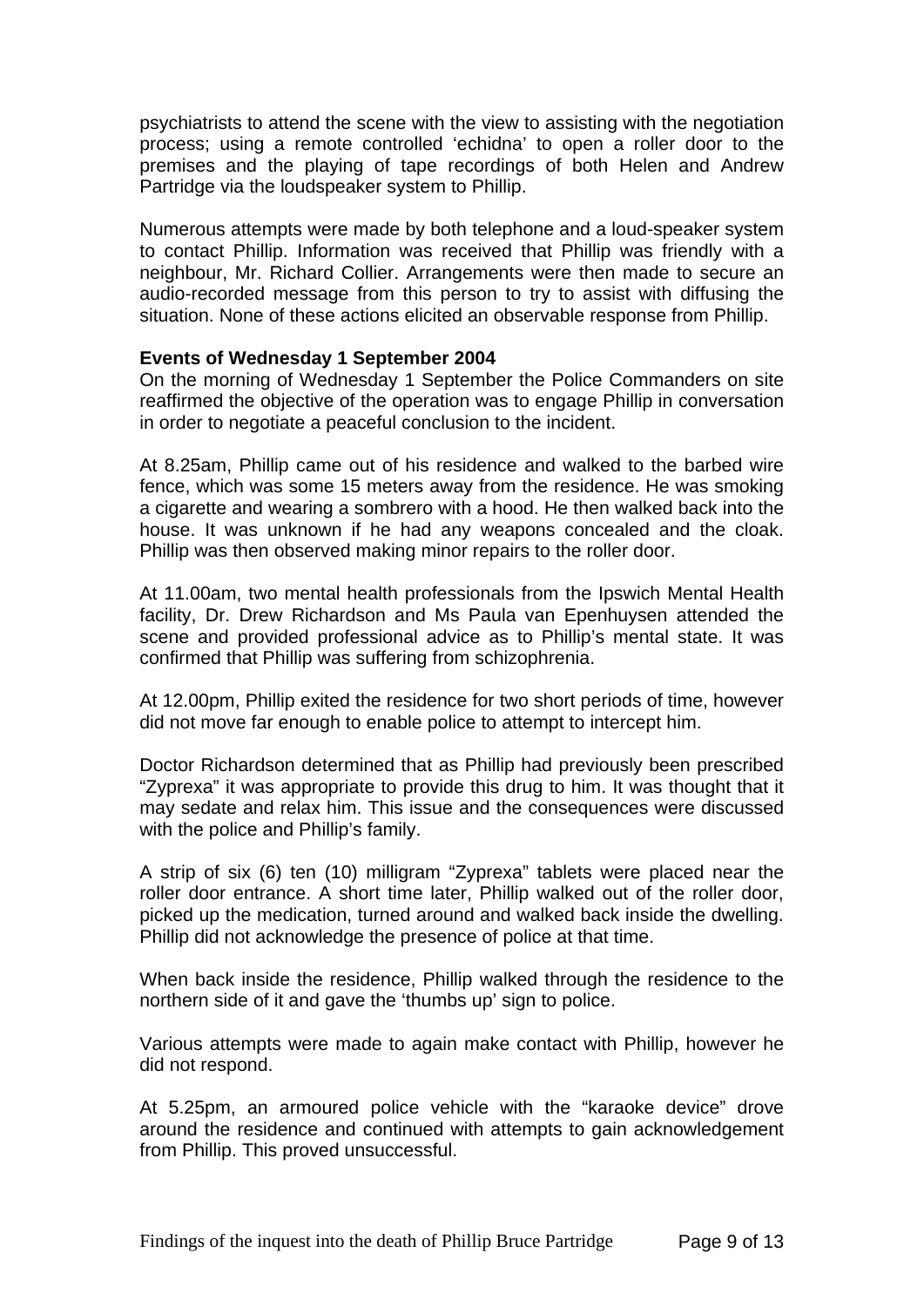At 6.10pm, the lights police had brought to rhe scene were illuminated.

At 7.22pm police observed torchlight through a window on the northern side of the premises; however no physical sighting of Phillip was made.

At 9.25pm, the lights at the residence were turned off and turned back on at 9.53pm.

At 10.00pm, a plan utilising a pole camera was implemented, which involved looking into the area near the roller door with a camera on a pole. Whilst this was being undertaken, SERT personnel removed curtains from the window on the southern side of the premises. Phillip was not seen via the pole camera.

It was then decided to break down the front door of the premises to view inside to ascertain the welfare of Phillip.

At 10.28pm, the SERT specialist police team moved towards the residence. At 10.29pm, the front door of the premises was breeched and the police immediately observed Phillip's legs a short distance inside of the front door. It appeared that he was lying down behind a couch, which was hard up against the front wall of the house, next to the front door. The couch obscured Phillip's body from his knees up.

Police called, "Police don't move, show me your hands'. No response was received and the police officer stepped into the doorway to view Phillip's entire body and to view his hands.

As a police officer stepped into the room he observed Phillip lying on his right hand side, face down with a large hunting style knife in his right hand. The blade of the knife was pointing towards his feet, which was in the direction of the police officer.

The officer was concerned for his welfare and the welfare of the other police. He says he considered the situational 'use of force' model and, as a result, deployed his Taser Gun to Phillip to remove any potential threat. Upon deployment, the probes of the Taser Gun struck Phillip in the left hip area.No response was seen from him.

The police officer lent forward and stepped onto Phillip's hand and removed the knife. The police officer then rolled Phillip onto his back and checked for vital signs of life, however none were located. A small amount of blood was seen on the front of Phillip's shirt in the stomach area.

Paramedics were immediately called and attended the scene. The police officer observed that rigor mortis had not set into Phillip's body. Paramedics attended at 10.32pm and determined that Mr Partridge was dead.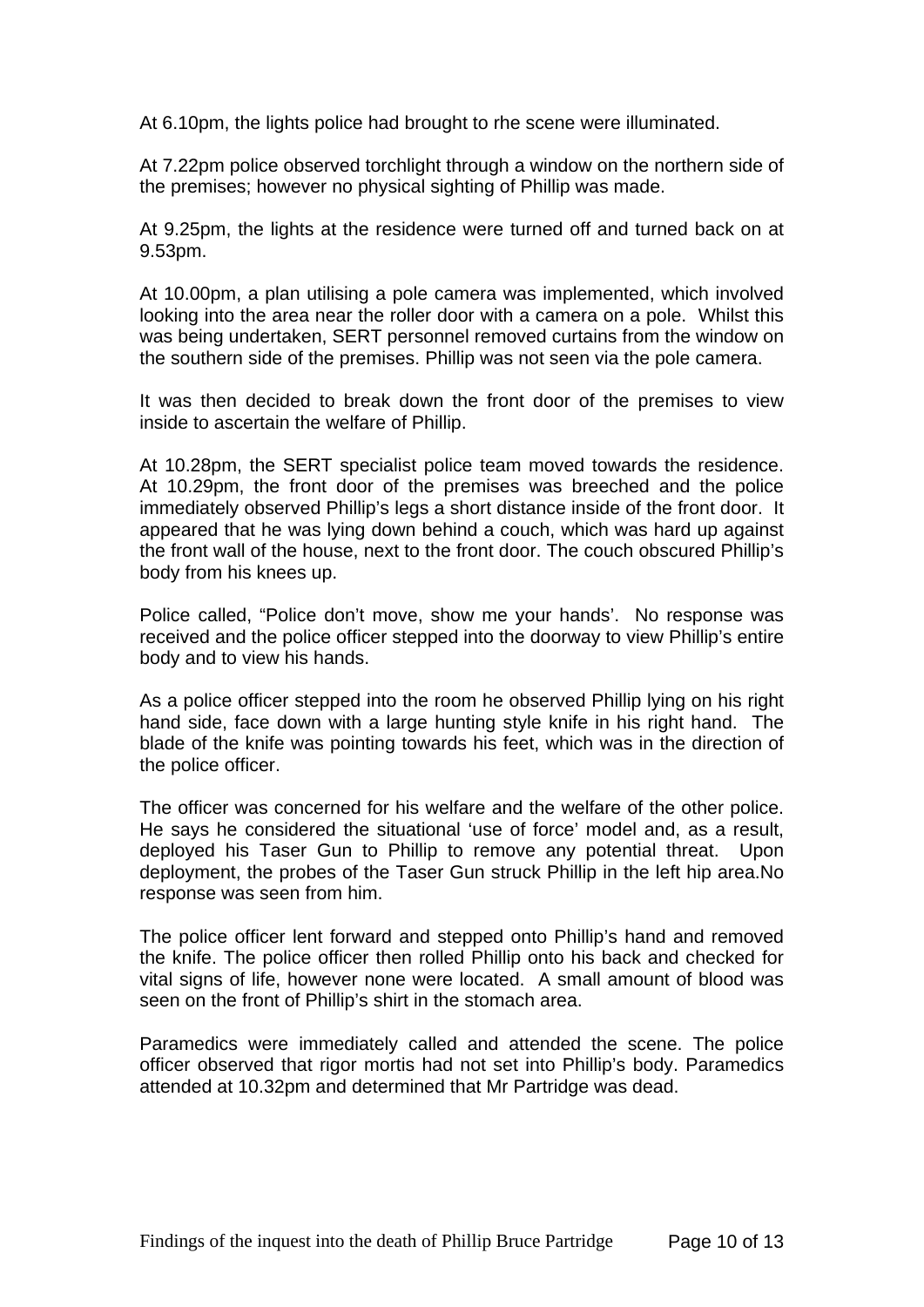#### **Autopsy results**

His body was taken to the John Tonge Centre where, at the conclusion of the autopsy examination, Forensic Pathologist, Doctor Guy Lampe advised that, in his opinion, Phillip died as a result of two separate stab wounds to his abdomen. The larger knife located in Phillip's hand appeared to have been used for the more superior wound and the pocket-knife, which was also located at the scene, for the lesser wound.

Dr. Lampe advised that the stab wounds had resulted in massive bleeding into the abdominal cavity, which caused the death.

Dr. Lampe stated that given the wound angles and locations, they are quite consistent with self-infliction.

Dr. Lampe was also of the view that Phillip was deceased at the time the police used the Taser Gun on him. He was of the view that the use of the Taser Gun played no part in Phillip's death.

#### **Issue of the drug Zyprexa**

Doctor Leslie Griffiths, Forensic Medical Officer of the Clinical Forensic Medicine Unit has provided professional opinion concerning the drug "Zyprexa", which was supplied to Phillip during the siege situation

Zyprexa is the trade name for one of the newer anti-psychotic drugs known as olanzapine, which is a mood stabiliser. It is commonly used for persons suffering from schizophrenia.

After studying the available literature, Dr. Griffiths determined that the level of the olanzapine in Phillip's post-mortem serum fell within the toxic and potentially lethal range. He determined that he could not exclude altogether the possibility that Phillip experienced some toxic effects after the ingestion of the olanzapine.

However, Dr. Griffiths concluded that there does not appear to be a scientifically validated method of determining a true ante-mortem blood concentration from post-mortem levels, which could be spuriously high.

Dr Griffiths was of the opinion that Phillip would have had a theoretical level of about 80ng/ml of olanzapine after ingesting 6 tablets of 10mgm each and, that if this was before death ensued from another cause, this level of olanzapine falls below the scientifically reported examples of death due to olanzapine alone.

It is also noted that in his Autopsy Report, Dr Lampe reports that, in his view, the level of the drug "olanzapine" in Phillip's system at post-mortem was slightly above the therapeutic range, but well short of the fatal level.

#### **How Mr Partridge died**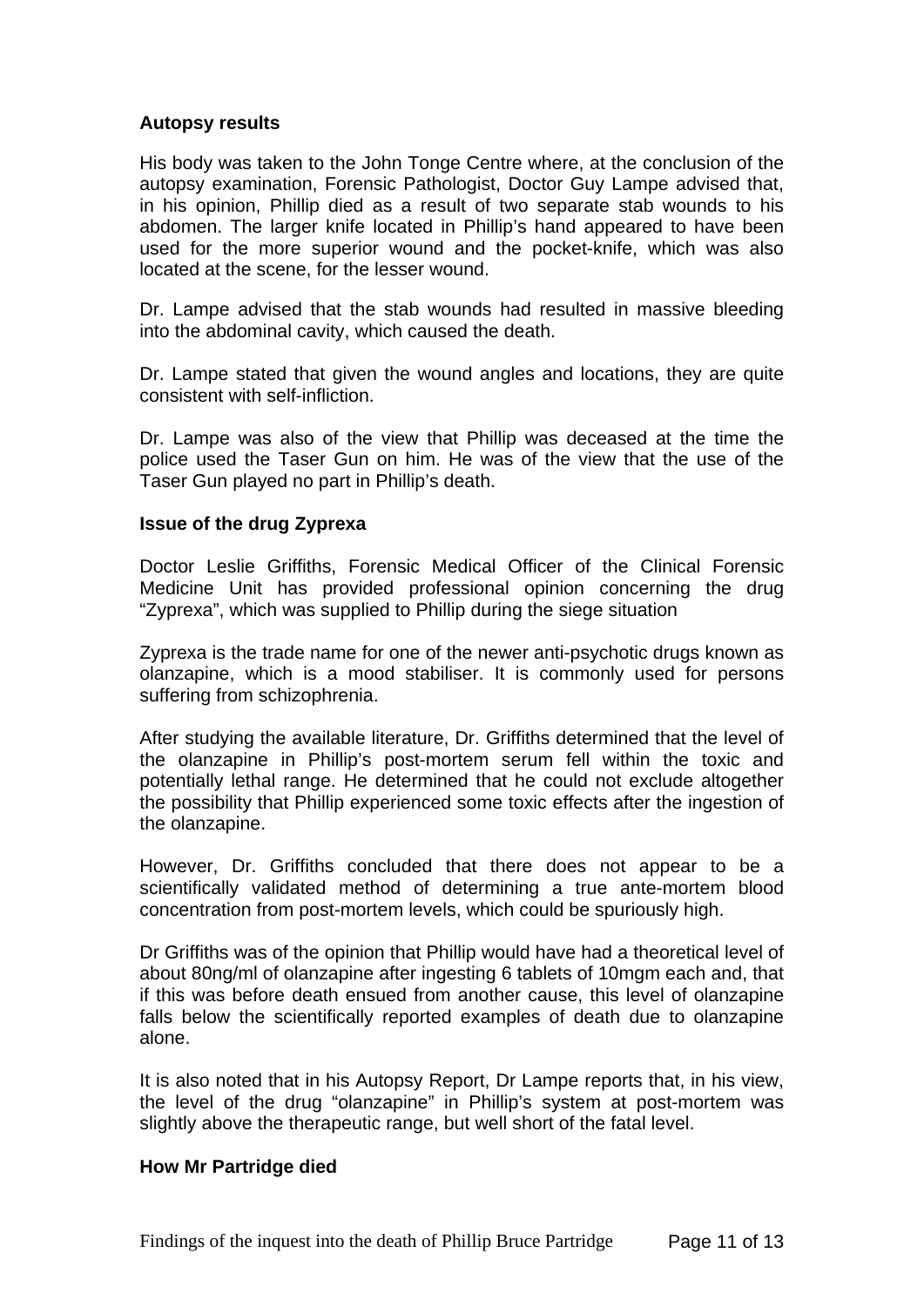The following aspects of the matter support the conclusion that Mr Partridge intentionally caused his own death:-

- the history of bizarre behaviour and schizophrenia;
- the destruction by Mr Partridge of his property
- his unusual behaviour prior to and during the siege situation;
- the diagnosis by Dr. Richardson that during the siege situation Mr Partridge was suffering from a schizophrenic episode
- evidence that he was alone in his residence surrounded by police when he was found deceased;
- the autopsy evidence indicating injuries consistent with self-inflicted stab wounds; and
- an absence of evidence of any third party involvement.

## *Findings required by s45*

I am required to find, as far as is possible, the medical cause of death, who the deceased person was and when, where and how he came by his death. I have already dealt with this last aspect of the matter, the manner of the death. As a result of considering all of the material contained in the exhibits, I am able to make the following findings in relation to the other aspects of the matter.

| Identity of the deceased $-$ | The deceased person was Phillip Bruce<br>Partridge               |
|------------------------------|------------------------------------------------------------------|
| Place of death $-$           | He died at Lot 85 Boonah-Rathdowney Road,<br>Boonah, Queensland. |
| Date of death $-$            | Mr Partridge died on 1 September 2004                            |
| Cause of death $-$           | He died from self-inflicted stab wounds to his<br>abdomen.       |

## *Comments and recommendations*

Section 46, in so far as it is relevant to this matter, provides that a coroner may comment on anything connected with a death that relates to public health or safety, the administratio of justice or ways to prevent deaths from happening in similar circumstances in the future.

I find that none of the police officers caused or contributed to the death and that nothing could have been done to save Mr Partridge when police finally gained entry to the house.

After considering the available evidence, I am of the view that the police involved in this incident rightly determined to attempt to resolve the situation by containing and negotiating with Mr Partridge. However, unfortunately due